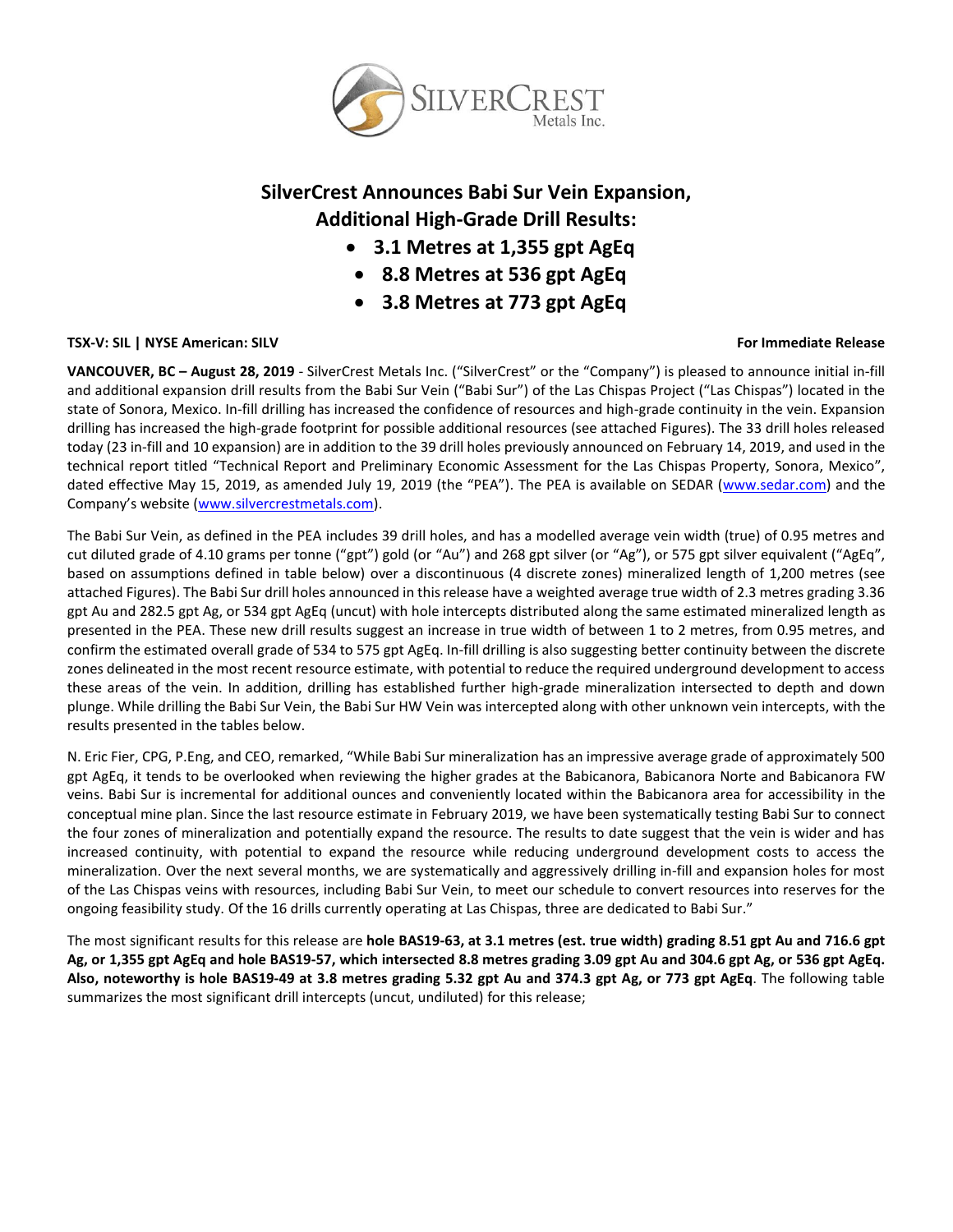|  |  | <b>Babi Sur Vein:</b> |
|--|--|-----------------------|
|--|--|-----------------------|

|                         | From  | To    | Interval | Est. True<br>Width | Au    | Ag      | AgEq  |
|-------------------------|-------|-------|----------|--------------------|-------|---------|-------|
| Hole ID                 | (m)   | (m)   | (m)      | (m)                | gpt   | Gpt     | Gpt   |
| BAS19-40                | 198.0 | 199.1 | 1.1      | 0.9                | 2.51  | 12.4    | 201   |
| BAS19-44                | 474.4 | 477.4 | 3.0      | 2.5                | 3.62  | 278.1   | 550   |
| incl.                   | 476.6 | 477.4 | 0.8      | 0.6                | 12.15 | 898.0   | 1,809 |
| BAS19-49                | 269.0 | 274.8 | 5.8      | 3.8                | 5.32  | 374.3   | 773   |
| incl.                   | 274.0 | 274.8 | 0.7      | 0.5                | 40.80 | 2,870.0 | 5,930 |
| <b>BAS19-50</b>         | 448.6 | 449.3 | 0.7      | 0.5                | 12.70 | 756.0   | 1,709 |
| BAS19-51                | 288.8 | 289.3 | 0.6      | 0.5                | 2.05  | 144.0   | 298   |
| BAS19-54                | 323.9 | 324.5 | 0.6      | 0.5                | 1.95  | 163.0   | 309   |
| BAS19-55                | 194.0 | 195.1 | 1.1      | 0.9                | 1.62  | 28.0    | 149   |
| BAS19-57                | 289.5 | 299.8 | 10.3     | 8.8                | 3.09  | 304.6   | 536   |
| incl.                   | 291.0 | 295.5 | 4.5      | 3.8                | 4.90  | 465.0   | 833   |
| BAS19-60                | 238.8 | 239.3 | 0.6      | 0.5                | 2.26  | 156.0   | 326   |
| BAS19-63                | 258.4 | 261.8 | 3.4      | 3.1                | 8.51  | 716.6   | 1,355 |
| incl.                   | 259.9 | 261.8 | 1.9      | 1.7                | 14.26 | 1,237.9 | 2,308 |
| BAS19-67                | 297.0 | 298.4 | 1.3      | 1.0                | 0.52  | 141.5   | 180   |
| BAS19-70                | 271.9 | 275.5 | 3.6      | 3.1                | 1.42  | 223.9   | 330   |
| incl.                   | 273.9 | 274.5 | 0.6      | 0.5                | 2.11  | 448.0   | 606   |
| BAS19-71                | 278.3 | 281.7 | 3.4      | 2.6                | 1.38  | 149.5   | 253   |
| BAS19-72                | 281.1 | 286.4 | 5.3      | 4.1                | 1.31  | 113.7   | 212   |
| <b>Weighted Average</b> |       | 2.9   | 2.3      | 3.36               | 282.5 | 534     |       |

## **Babi Sur HW Vein:**

|                 |       |       |          | Est. True |      |         |       |
|-----------------|-------|-------|----------|-----------|------|---------|-------|
|                 | From  | To    | Interval | Width     | Au   | Ag      | AgEq  |
| Hole ID         | (m)   | (m)   | (m)      | (m)       | gpt  | gpt     | Gpt   |
| <b>BAS19-44</b> | 401.1 | 401.6 | 0.5      | 0.4       | 1.23 | 117.0   | 209   |
| <b>BAS19-49</b> | 259.9 | 262.8 | 2.9      | 1.9       | 2.29 | 889.1   | 1,061 |
| incl.           | 259.9 | 261.6 | 1.7      | 1.1       | 3.37 | 1,472.0 | 1,725 |
| <b>BAS19-57</b> | 243.8 | 245.0 | 1.3      | 1.1       | 2.68 | 165.0   | 366   |
| <b>BAS19-67</b> | 259.6 | 260.1 | 0.5      | 0.4       | 2.33 | 42.0    | 217   |
| <b>BAS19-71</b> | 242.8 | 244.1 | 1.3      | 1.0       | 2.61 | 409.2   | 605   |
| incl.           | 243.5 | 244.1 | 0.5      | 0.4       | 6.25 | 843.0   | 1,312 |
| <b>BAS19-72</b> | 252.5 | 253.0 | 0.5      | 0.4       | 1.44 | 111.0   | 219   |

# **Babi Sur Unnamed Veins:**

|                 | From  | To    | Interval | Est. True<br>Width | Au   | Ag    | AgEq |
|-----------------|-------|-------|----------|--------------------|------|-------|------|
| Hole ID         | (m)   | (m)   | (m)      | (m)                | gpt  | gpt   | Gpt  |
| <b>BAS19-51</b> | 284.3 | 285.0 | 0.8      | 0.6                | 0.80 | 96.0  | 156  |
| BAS19-53        | 200.1 | 201.7 | 1.6      | 1.2                | 1.49 | 219.0 | 331  |
| <b>BAS19-54</b> | 334.0 | 335.2 | 1.2      | 1.0                | 0.83 | 98.1  | 160  |
| <b>BAS19-57</b> | 226.5 | 227.7 | 1.2      | 1.0                | 1.25 | 109.5 | 203  |
| <b>BAS19-57</b> | 280.6 | 281.1 | 0.5      | 0.4                | 1.46 | 145.0 | 255  |
| BAS19-61        | 163.1 | 163.6 | 0.5      | 0.4                | 1.98 | 14.7  | 163  |
| BAS19-63        | 279.7 | 280.9 | 1.2      | 1.1                | 0.40 | 232.5 | 263  |

Note: all numbers are rounded. Based on a cutoff grade of 150 gpt AgEq with no minimum width.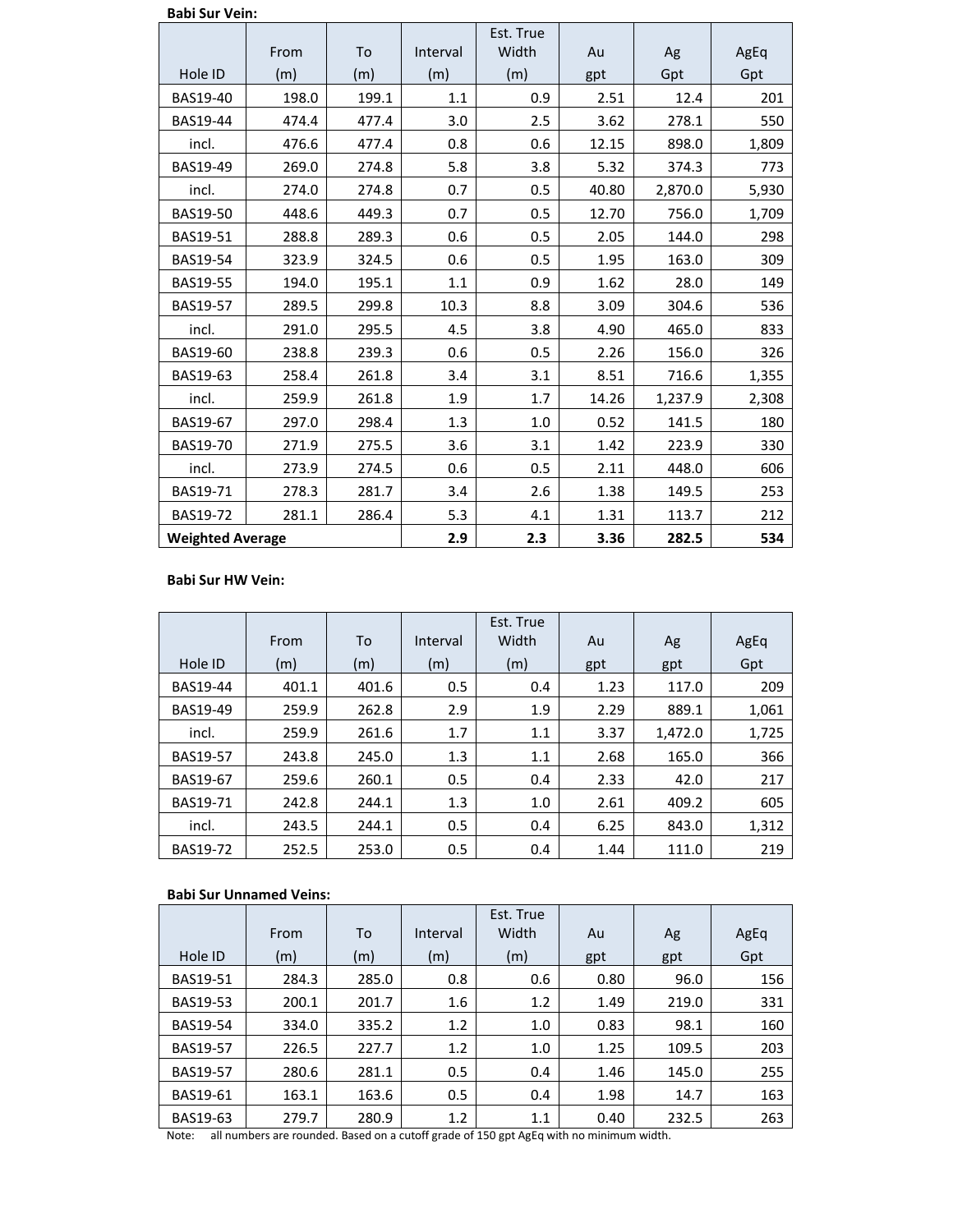\* AgEq based on 75 (Ag):1 (Au) calculated using long-term silver and gold prices of US\$17 per ounce silver and US\$1,225 per ounce gold, with average metallurgical recoveries of 90% silver and 95% gold.

All assays were completed by ALS Chemex in Hermosillo, Mexico, and North Vancouver, BC, Canada.

For the Babi Sur veins, holes BAS19-41 to 43, 45 to 48, 52, 56, 58, 59, 62, and 64 intersected veining but were below the Company's cutoff grade of 150 gpt AgEq. Holes BAS19-65, 66, 68, and 69 have pending assays, and will be reported when compiled.

The Babi Sur Vein and Babi Sur HW Vein are still open to depth and down plunge to the southeast. Unnamed veins are under review for possible continuity and announcement(s) of additional vein discoveries. Approximately 25 to 35 additional in-fill and expansion holes, for a minimum of 7,000 metres, are planned for the Babi Sur veins in H2, 2019.

The Qualified Person under National Instrument 43-101 Standards of Disclosure for Mineral Projects for this news release is N. Eric Fier, CPG, P.Eng, and CEO for SilverCrest, who has reviewed and approved its contents.

# **ABOUT SILVERCREST METALS INC.**

SilverCrest is a Canadian precious metals exploration company headquartered in Vancouver, BC, that is focused on new discoveries, value-added acquisitions and targeting production in Mexico's historic precious metal districts. The Company's current focus is on the high-grade, historic Las Chispas mining district in Sonora, Mexico. The Las Chispas Project consists of 28 mineral concessions, of which the Company has 100% ownership of where all the resources are located. SilverCrest is the first company to successfully drill-test the historic Las Chispas Project resulting in numerous discoveries that are being evaluated for economic viability and potential production in the future. The Company is led by a proven management team in all aspects of the precious metal mining sector, including taking projects through discovery, finance, on time and on budget construction, and production.

## *FORWARD-LOOKING STATEMENTS*

*This news release contains "forward-looking statements" within the meaning of Canadian securities legislation. These include, without limitation, statements with respect to: the strategic plans, timing and expectations for the Company's exploration and drilling programs of the Las Chispas Property, including construction of the Area 51 decline, metallurgical test, mineralization estimates and grades for drill intercepts, permitting for*  various work, and optimizing and updating the Company's resource model and preparing a feasibility study; information with respect to high *grade areas and size of veins projected from underground sampling results and drilling results; and the accessibility of future mining at the Las Chispas Property. Such forward-looking statements or information are based on a number of assumptions, which may prove to be incorrect. Assumptions have been made regarding, among other things: the reliability of mineralization estimates, the conditions in general economic and financial markets; availability of skilled labour; timing and amount of expenditures related to rehabilitation and drilling programs; and effects of regulation by governmental agencies. The actual results could differ materially from those anticipated in these forward-looking statements as a result of risk factors including: the timing and content of work programs; results of exploration activities; the interpretation of drilling results and other geological data; receipt, maintenance and security of permits and mineral property titles; environmental and other regulatory risks; project cost overruns or unanticipated costs and expenses; and general market and industry conditions. Forward-looking statements are based on the expectations and opinions of the Company's management on the date the statements are made. The assumptions used in the preparation of such statements, although considered reasonable at the time of preparation, may prove to be imprecise and, as such, readers are cautioned not to place undue reliance on these forward-looking statements, which speak only as of the date the statements were made. The Company undertakes no obligation to update or revise any forward-looking statements included in this news release if these beliefs, estimates and opinions or other circumstances should change, except as otherwise required by applicable law.*

*N. Eric Fier, CPG, P.Eng Chief Executive Officer SilverCrest Metals Inc.*

## **For Further Information:**

#### **SilverCrest Metals Inc.**

| Jacy Zerb, Investor Relations Manager |  |  |  |  |
|---------------------------------------|--|--|--|--|
| +1 (604) 694-1730                     |  |  |  |  |
| +1 (604) 357-1313                     |  |  |  |  |
| 1-866-691-1730 (Canada & USA)         |  |  |  |  |
| info@silvercrestmetals.com            |  |  |  |  |
| www.silvercrestmetals.com             |  |  |  |  |
| 570 Granville Street, Suite 501       |  |  |  |  |
| Vancouver, British Columbia V6C 3P1   |  |  |  |  |
|                                       |  |  |  |  |

Neither TSX Venture Exchange nor its Regulation Services Provider (as defined in the policies of the TSX Venture Exchange) accepts responsibility for the adequacy or accuracy of this release.